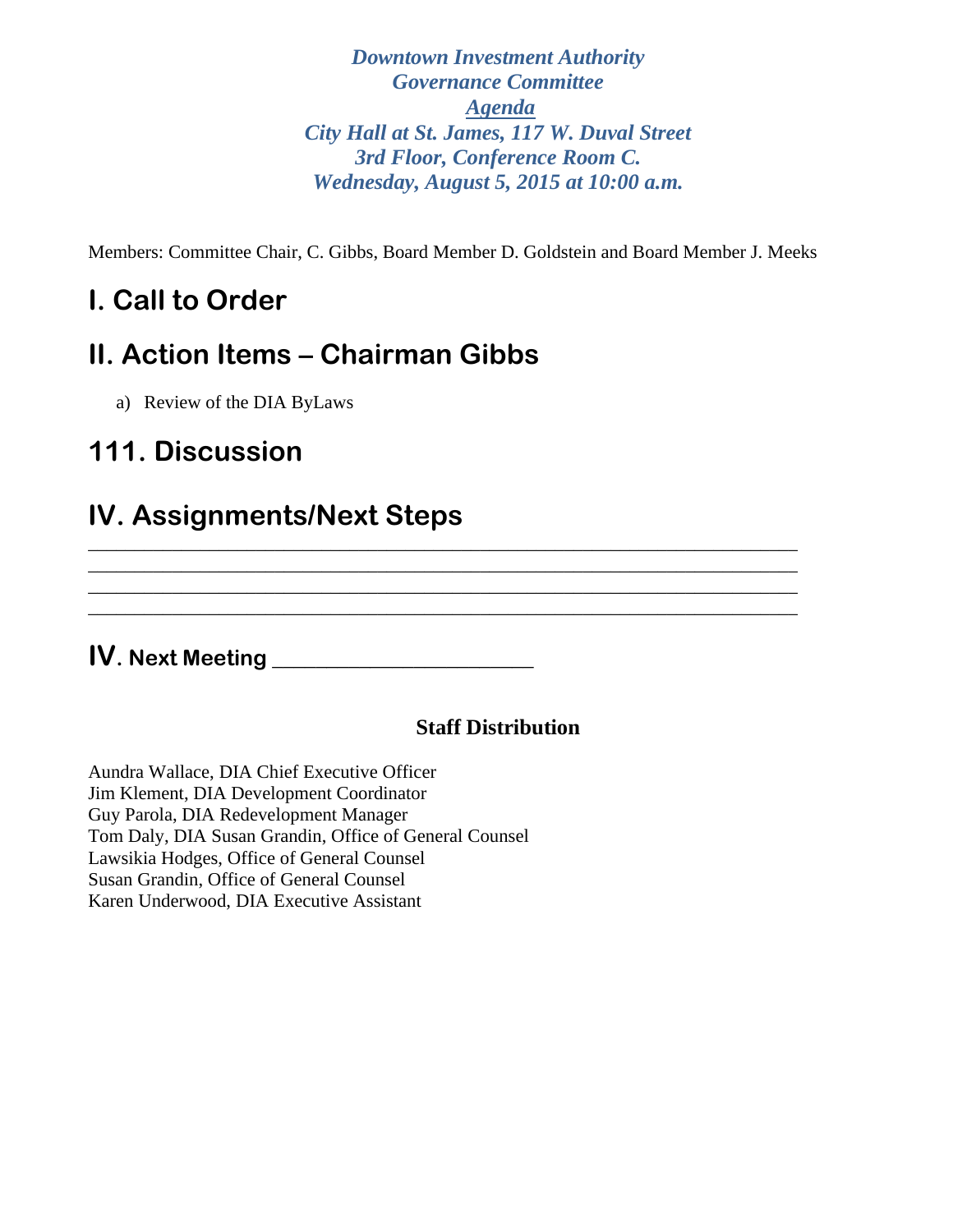**Downtown Investment Authority Governance Committee Meeting** 

*Wednesday August 5, 2015 10:00 a.m.*

**City Hall at St. James 117 West Duval St., 3rd Floor Conference Room C**

#### *DIA Governance Committee MEETING MINUTES*

**Board Members Present:** Craig Gibbs, Committee Chairman; Board Member Melody Bishop and Jack Meeks.

**Committee Board Members Absent:** None

**Office of General Counsel:** Lawsikia Hodges

**Council Member:** None

**Attendees:** Aundra Wallace, DIA Chief Executive Officer; Guy Parola, DIA Redevelopment Manager; Jim Klement, DIA Development Coordinator and Karen Underwood, DIA Executive Assistant

#### **I. CALL TO ORDER**

Chairman Gibbs called the Governance Committee meeting to order at approximately 10:15 a.m.

#### **II. DISCUSSION**

Chairman Gibbs stated the meeting today is regarding the ByLaws. The Board reviewed the Downtown Investment Authority ByLaw section by section. Board Member Bishop commented that the Board needed to check to see if any of the items that were changed from the approval of the Redevelopment Plan.

#### 2.0 Powers and Duties

Board Member Meeks inquired about 2.22 (12) and asked how restrictive was the section. Lawsikia Hodges responded that the powers and duties are not standard in ByLaws. She suggested striking the entire section and includes a cross reference to the Ordinance. She stated that she would go through the Ordinance and the ByLaws at the next Governance Committee Meeting. The ByLaws are meant to provide flexibility in the Ordinance that has not been addressed in addition to Quasi-Judicial language needing to be cleaned up.

The Board discussed the following sections:

• 3.3 Resignation and 3.4 Removals.

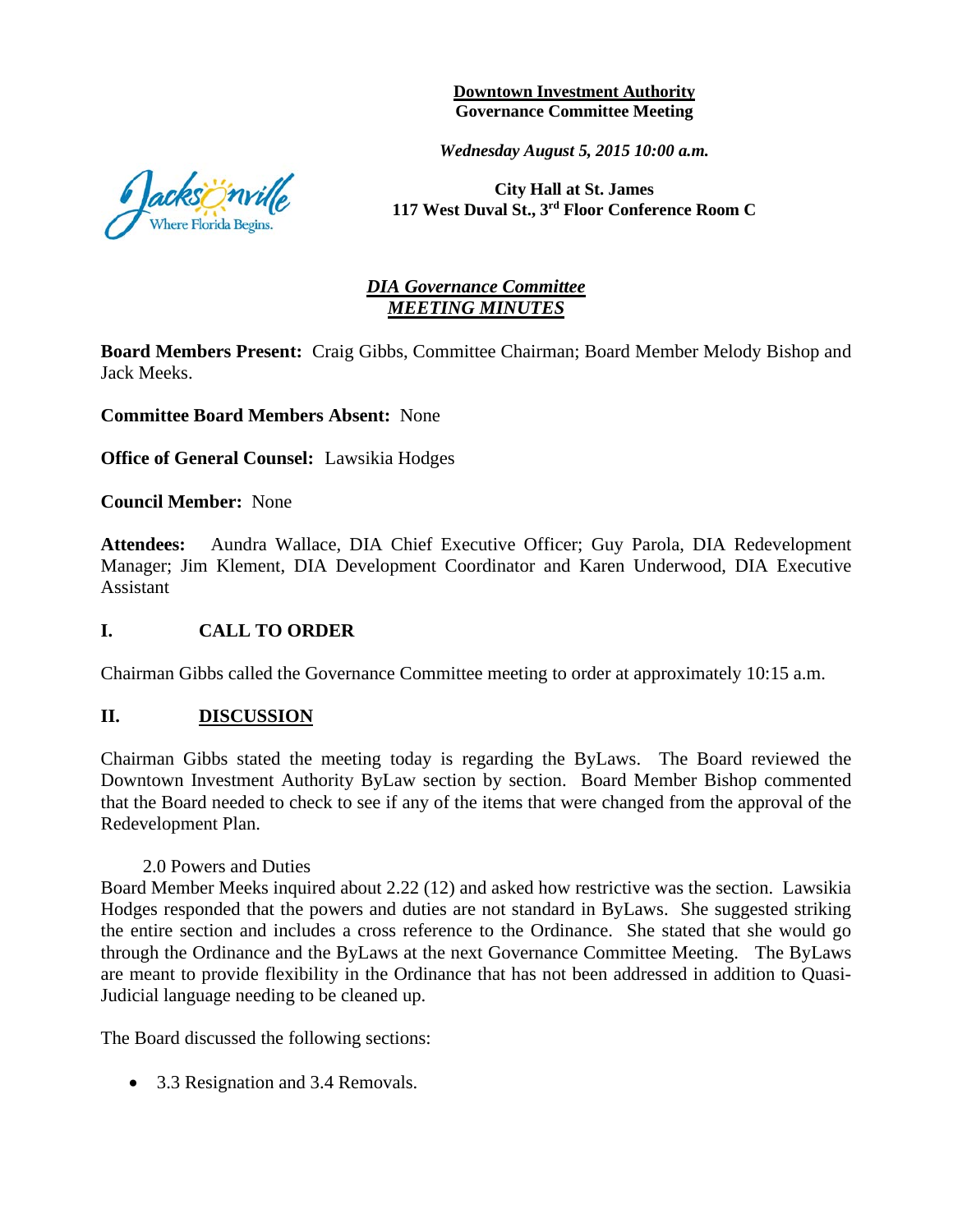Downtown Investment Authority Governance Committee Meeting August 5, 2015 Page 2 of 3

- Independent Agencies
- Muni Code Chapter 50

**A MOTION WAS MADE BY BOARD MEMBER MEEKS AND SECONDED BY BOARD MEMBER GIBBS APPROVING FOR LAWSIKIA HODGES TO RETURN WITH A SUMMARIZED DOCUMENT REFERENCING EVERYTHING IN ORDINANCE 2014-560 LEADING THE COMMITTEE TO DISCUSS PROPOSED CHANGES TO THOSE AREAS THAT ARE LEFT. THE MOTION PASSED UNIAMOUSLY 2-0.** 

A discussion ensued regarding 3.4 Removals.

#### **A MOTION WAS MADE BY BOARD MEMBER GIBBS AND SECONDED BY BOARD MEMBER MEEKS TO AMEND THE BYLAWS SECTION 3.4 REMOVAL LAST WORD FROM AT THE REQUEST OF THE CHAIR TO THE BOARD. THE MOTION PASSED UNANIMOUSLY 2-0.**

Public Comment

Bruce Fouraker

Chairman Gibbs recommended that the Board would make the request, not the Chair. The Chair should remove a member at the direction of the Board. After further consideration Board Member Meeks stated that it would come as a request from the governance committee, to the Board. If the Chair didn't follow through, then it would go through the Vice Chair.

Board Member Bishop concurred and stated that she would like to meet personally with Council President Anderson to explain why the member needs to resign. CEO Wallace noted that he was almost sure that the member will be resigning.

A MOTION WAS MADE BY BOARD MEMBER MEEKS AND SECONDED BY BOARD MEMBER GIBBS FOR THE GOVERNANCE COMMITTEE TAKE TO THE BOARD REQUESTING THE CHAIR TO DRAFT A LETTER TO SEEK THE RESIGNATION OF UNATTENDING MEMBER

CEO Wallace considered the committee to ask the Chairman to talk with the Mayor regarding the attendance record for that member. Board Member Meeks commented that the committee will have reason based on having another meeting within a month or six weeks with the return of the bylaw revision. Board Member Meeks withdrew his motion.

Melody Bishop addressed the considerations below:

- 4.4. Terms striking and to consider January  $1<sup>st</sup>$  or October.
- 4.2 Selection: striking July to a month before taking office.
- 6.3 Notice of Meeting: striking 3 days to 24 hours.